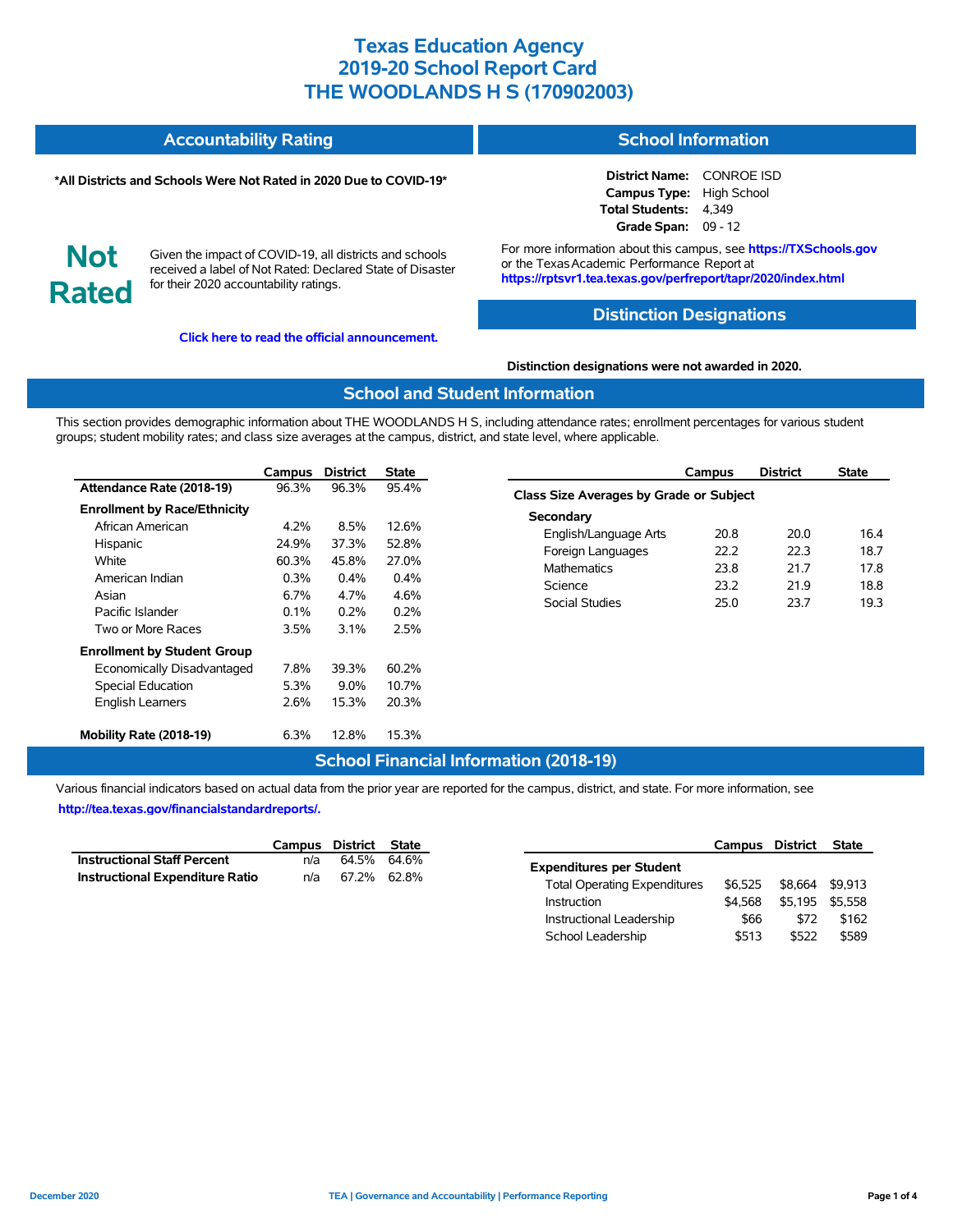## **STAAR Outcomes**

This section provides STAAR performance and Academic Growth outcomes. Academic Growth measures whether students are maintaining performance or improving from year to year. **Please note that due to the cancellation of spring 2020 State of Texas Assessments of Academic Readiness (STAAR) due to the COVID-19 pandemic, the performance of this year's report is not updated.**

|                                                                                |      |              |     |     |                                   |     |       |                          |       |                          | Two or |               |
|--------------------------------------------------------------------------------|------|--------------|-----|-----|-----------------------------------|-----|-------|--------------------------|-------|--------------------------|--------|---------------|
|                                                                                |      |              |     |     | African                           |     |       | American                 |       | <b>Pacific</b>           | More   | Econ          |
|                                                                                |      | <b>State</b> |     |     | District Campus American Hispanic |     | White | Indian                   | Asian | <b>Islander</b>          | Races  | <b>Disadv</b> |
| STAAR Performance Rates at Approaches Grade Level or Above (All Grades Tested) |      |              |     |     |                                   |     |       |                          |       |                          |        |               |
| All Subjects                                                                   | 2019 | 78%          | 85% | 95% | 91%                               | 93% | 96%   | 67%                      | 98%   | 89%                      | 94%    | 81%           |
|                                                                                | 2018 | 77%          | 85% | 95% | 89%                               | 93% | 96%   | 100%                     | 98%   | 89%                      | 97%    | 84%           |
| ELA/Reading                                                                    | 2019 | 75%          | 83% | 94% | 88%                               | 91% | 95%   | 60%                      | 97%   | $\ast$                   | 92%    | 76%           |
|                                                                                | 2018 | 74%          | 83% | 92% | 80%                               | 88% | 94%   | $\ast$                   | 96%   | 83%                      | 97%    | 79%           |
| <b>Mathematics</b>                                                             | 2019 | 82%          | 88% | 88% | 84%                               | 84% | 91%   | $\ast$                   | 94%   | $\overline{\phantom{a}}$ | 78%    | 78%           |
|                                                                                | 2018 | 81%          | 89% | 91% | 96%                               | 92% | 91%   | $\overline{a}$           | 95%   | $\ast$                   | 86%    | 81%           |
| Science                                                                        | 2019 | 81%          | 89% | 97% | 95%                               | 95% | 98%   | $\ast$                   | 100%  | $\ast$                   | 100%   | 87%           |
|                                                                                | 2018 | 80%          | 88% | 98% | 96%                               | 98% | 98%   | $\ast$                   | 100%  | $\ast$                   | 100%   | 92%           |
| <b>Social Studies</b>                                                          | 2019 | 81%          | 88% | 99% | 100%                              | 98% | 100%  | $\ast$                   | 99%   | $\ast$                   | 100%   | 94%           |
|                                                                                | 2018 | 78%          | 88% | 99% | 100%                              | 99% | 99%   | $\ast$                   | 100%  | $\ast$                   | 100%   | 91%           |
| STAAR Performance Rates at Meets Grade Level or Above (All Grades Tested)      |      |              |     |     |                                   |     |       |                          |       |                          |        |               |
| All Subjects                                                                   | 2019 | 50%          | 62% | 87% | 75%                               | 83% | 89%   | 67%                      | 94%   | 78%                      | 86%    | 68%           |
|                                                                                | 2018 | 48%          | 62% | 85% | 71%                               | 80% | 87%   | 100%                     | 91%   | 78%                      | 92%    | 64%           |
| ELA/Reading                                                                    | 2019 | 48%          | 59% | 86% | 78%                               | 81% | 88%   | 60%                      | 92%   | $\ast$                   | 84%    | 65%           |
|                                                                                | 2018 | 46%          | 59% | 84% | 65%                               | 78% | 86%   | $\ast$                   | 89%   | 83%                      | 92%    | 62%           |
| <b>Mathematics</b>                                                             | 2019 | 52%          | 65% | 64% | 45%                               | 62% | 68%   | $\ast$                   | 75%   | $\frac{1}{2}$            | 44%    | 53%           |
|                                                                                | 2018 | 50%          | 64% | 63% | 38%                               | 60% | 65%   | $\overline{\phantom{a}}$ | 75%   | $\ast$                   | 64%    | 38%           |
| Science                                                                        | 2019 | 54%          | 69% | 92% | 74%                               | 88% | 94%   | $\ast$                   | 100%  | *                        | 97%    | 76%           |
|                                                                                | 2018 | 51%          | 66% | 90% | 86%                               | 83% | 92%   | $\ast$                   | 94%   | $\ast$                   | 96%    | 72%           |
| <b>Social Studies</b>                                                          | 2019 | 55%          | 70% | 97% | 95%                               | 94% | 98%   | $\ast$                   | 93%   | $\ast$                   | 100%   | 87%           |
|                                                                                | 2018 | 53%          | 69% | 96% | 100%                              | 94% | 97%   | $\ast$                   | 96%   | $\ast$                   | 100%   | 88%           |
| STAAR Performance Rates at Masters Grade Level (All Grades Tested)             |      |              |     |     |                                   |     |       |                          |       |                          |        |               |
| All Subjects                                                                   | 2019 | 24%          | 35% | 48% | 28%                               | 43% | 49%   | 33%                      | 69%   | 44%                      | 51%    | 27%           |
|                                                                                | 2018 | 22%          | 34% | 44% | 29%                               | 38% | 46%   | 63%                      | 59%   | 33%                      | 52%    | 25%           |
| ELA/Reading                                                                    | 2019 | 21%          | 30% | 29% | 12%                               | 24% | 29%   | 20%                      | 52%   | $\ast$                   | 33%    | 14%           |
|                                                                                | 2018 | 19%          | 30% | 25% | 9%                                | 18% | 26%   | $\ast$                   | 40%   | 33%                      | 32%    | 7%            |
| <b>Mathematics</b>                                                             | 2019 | 26%          | 39% | 31% | $3%$                              | 33% | 32%   | $\ast$                   | 56%   | $\overline{\phantom{a}}$ | 22%    | 24%           |
|                                                                                | 2018 | 24%          | 37% | 32% | 17%                               | 33% | 32%   | $\overline{a}$           | 50%   | $\ast$                   | 14%    | 20%           |
| Science                                                                        | 2019 | 25%          | 39% | 57% | 33%                               | 48% | 58%   | $\ast$                   | 89%   | $\ast$                   | 57%    | 32%           |
|                                                                                | 2018 | 23%          | 36% | 52% | 36%                               | 41% | 56%   | $\ast$                   | 64%   | *                        | 63%    | 32%           |
| Social Studies                                                                 | 2019 | 33%          | 50% | 86% | 74%                               | 81% | 89%   | $\ast$                   | 83%   | $\ast$                   | 94%    | 61%           |
|                                                                                | 2018 | 31%          | 49% | 86% | 86%                               | 83% | 86%   | $\ast$                   | 91%   | $\ast$                   | 94%    | 69%           |
| <b>Academic Growth Score (All Grades Tested)</b>                               |      |              |     |     |                                   |     |       |                          |       |                          |        |               |
| <b>Both Subjects</b>                                                           | 2019 | 69           | 73  | 70  | 71                                | 70  | 70    | $\ast$                   | 70    | $\ast$                   | 69     | 63            |
|                                                                                | 2018 | 69           | 73  | 71  | 58                                | 69  | 72    | $\ast$                   | 79    | *                        | 68     | 58            |
| ELA/Reading                                                                    | 2019 | 68           | 71  | 71  | 79                                | 71  | 72    | $\ast$                   | 66    | *                        | 74     | 61            |
|                                                                                | 2018 | 69           | 71  | 73  | 56                                | 69  | 74    | $\ast$                   | 79    | $\ast$                   | 69     | 61            |
| Mathematics                                                                    | 2019 | 70           | 74  | 67  | 63                                | 67  | 67    | $\ast$                   | 88    | $\overline{a}$           | 60     | 65            |
|                                                                                | 2018 | 70           | 75  | 68  | 61                                | 69  | 67    |                          | 77    |                          | 68     | 56            |

? Indicates that the data for this item were statistically improbable or were reported outside a reasonable range.<br>- Indicates zero observations reported for this group.<br>\* Indicates results are masked due to small numbers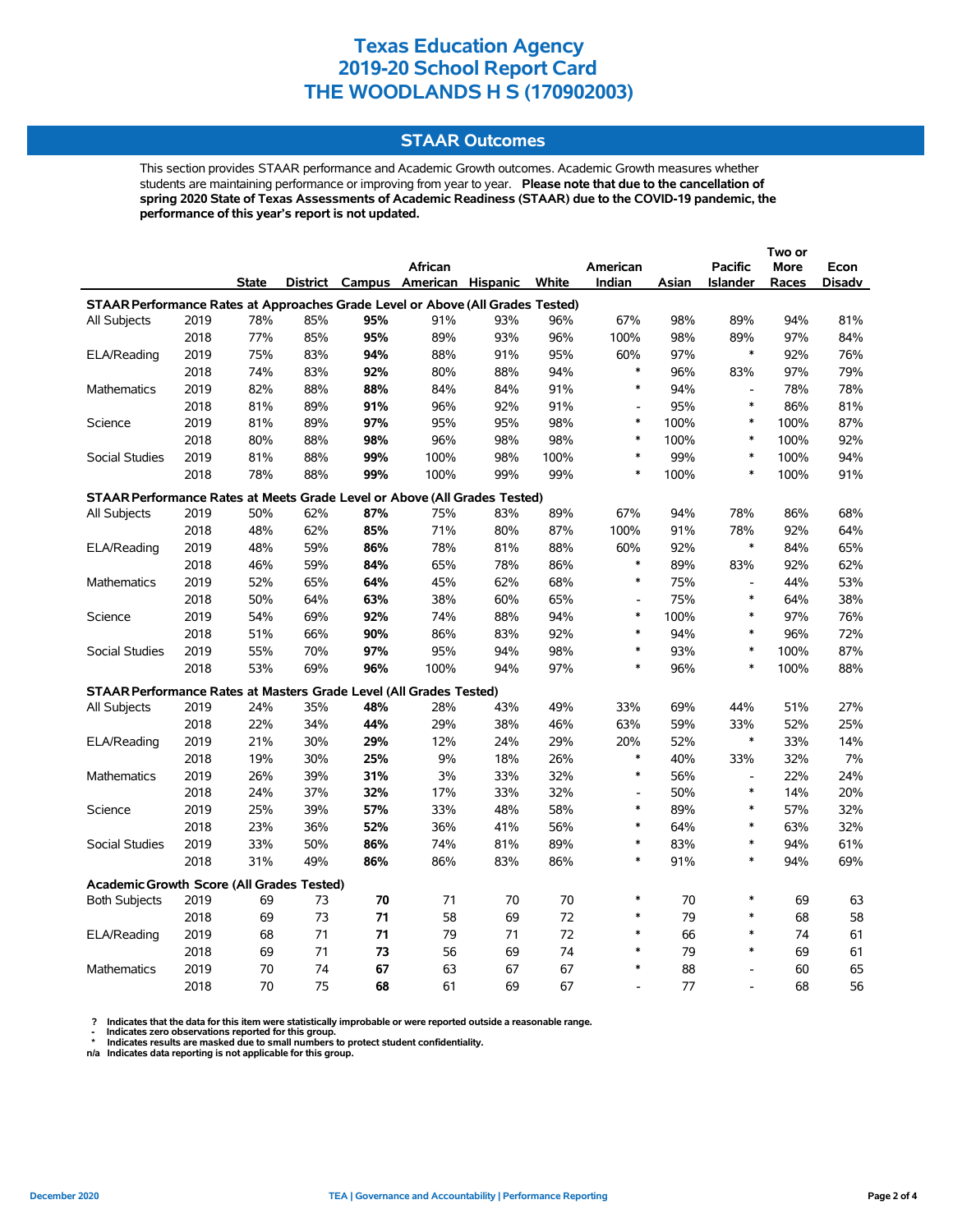#### **Graduation and College, Career, and Military Readiness Outcomes**

This section provides graduation, graduation plan, and College, Career, and Military Readiness rates.

|                                                              | <b>State</b> | District |         | African<br>Campus American Hispanic |       | White | American<br>Indian | Asian  | <b>Pacific</b><br><b>Islander</b> | Two or<br>More<br>Races | Econ<br><b>Disadv</b> |
|--------------------------------------------------------------|--------------|----------|---------|-------------------------------------|-------|-------|--------------------|--------|-----------------------------------|-------------------------|-----------------------|
| Annual Dropout Rate (Gr 9-12)                                |              |          |         |                                     |       |       |                    |        |                                   |                         |                       |
| 2018-19                                                      | 1.9%         | 0.2%     | $0.0\%$ | 0.0%                                | 0.0%  | 0.0%  | $0.0\%$            | 0.0%   | $0.0\%$                           | 0.0%                    | 0.0%                  |
| 2017-18                                                      | 1.9%         | 0.2%     | 0.0%    | 0.0%                                | 0.0%  | 0.1%  | 0.0%               | 0.0%   | 0.0%                              | 0.0%                    | 0.3%                  |
| 4-Year Longitudinal Rate (Gr 9-12)<br>Class of 2019          |              |          |         |                                     |       |       |                    |        |                                   |                         |                       |
| Graduated                                                    | 90.0%        | 96.4%    | 97.9%   | 94.4%                               | 98.4% | 97.9% | ∗                  | 96.1%  | $\ast$                            | 100.0%                  | 90.7%                 |
| Graduates, TxCHSE, & Cont<br>Class of 2018                   | 94.1%        | 99.1%    | 99.8%   | 100.0%                              | 99.6% | 99.9% | ∗                  | 100.0% | *                                 | 100.0%                  | 97.3%                 |
| Graduated                                                    | 90.0%        | 95.3%    | 98.2%   | 100.0%                              | 96.5% | 98.6% |                    | 100.0% |                                   | 96.7%                   | 90.5%                 |
| Graduates, TxCHSE, & Cont                                    | 94.3%        | 99.1%    | 99.8%   | 100.0%                              | 99.6% | 99.8% | $\ast$             | 100.0% |                                   | 100.0%                  | 98.4%                 |
| 5-Year Extended Longitudinal Rate (Gr 9-12)<br>Class of 2018 |              |          |         |                                     |       |       |                    |        |                                   |                         |                       |
| Graduated                                                    | 92.2%        | 97.7%    | 99.3%   | 100.0%                              | 99.2% | 99.2% | ∗                  | 100.0% | L,                                | 100.0%                  | 95.2%                 |
| Graduates, TxCHSE, & Cont                                    | 93.9%        | 99.1%    | 99.8%   | 100.0%                              | 99.6% | 99.8% | ∗                  | 100.0% |                                   | 100.0%                  | 98.4%                 |
| Class of 2017                                                |              |          |         |                                     |       |       |                    |        |                                   |                         |                       |
| Graduated                                                    | 92.0%        | 97.3%    | 98.4%   | 96.4%                               | 97.2% | 99.0% | $\ast$<br>$\ast$   | 96.2%  | ∗<br>*                            | 100.0%                  | 90.0%                 |
| Graduates, TxCHSE, & Cont                                    | 93.7%        | 98.7%    | 99.4%   | 96.4%                               | 98.4% | 99.9% |                    | 98.1%  |                                   | 100.0%                  | 92.0%                 |
| 6-Year Extended Longitudinal Rate (Gr 9-12)<br>Class of 2017 |              |          |         |                                     |       |       |                    |        |                                   |                         |                       |
| Graduated                                                    | 92.4%        | 97.2%    | 98.5%   | 96.4%                               | 97.6% | 99.0% |                    | 96.2%  | $\ast$                            | 100.0%                  | 90.0%                 |
| Graduates, TxCHSE, & Cont<br>Class of 2016                   | 93.7%        | 98.7%    | 99.4%   | 96.4%                               | 98.4% | 99.9% | $\ast$             | 98.1%  | $\ast$                            | 100.0%                  | 92.0%                 |
| Graduated                                                    | 92.1%        | 96.3%    | 97.8%   | 96.0%                               | 97.9% | 97.7% | 83.3%              | 100.0% |                                   | 100.0%                  | 97.6%                 |
| Graduates, TxCHSE, & Cont                                    | 93.4%        | 97.9%    | 98.9%   | 96.0%                               | 98.3% | 99.2% | 100.0%             | 100.0% |                                   | 100.0%                  | 97.6%                 |
| 4-Year Federal Graduation Rate Without Exclusions (Gr 9-12)  |              |          |         |                                     |       |       |                    |        |                                   |                         |                       |
| Class of 2019                                                | 90.0%        | 93.4%    | 97.2%   | 91.9%                               | 97.6% | 97.3% | ∗                  | 96.1%  |                                   | 100.0%                  | 87.2%                 |
| Class of 2018                                                | 90.0%        | 93.0%    | 97.8%   | 100.0%                              | 95.4% | 98.5% | ∗                  | 100.0% |                                   | 96.7%                   | 89.1%                 |
| RHSP/DAP Graduates (Longitudinal Rate)<br>Class of 2019      | 73.3%        |          |         |                                     |       |       |                    |        |                                   |                         |                       |
| Class of 2018                                                | 68.5%        | 68.8%    |         |                                     |       |       |                    |        |                                   |                         |                       |
| RHSP/DAP/FHSP-E/FHSP-DLA Graduates (Longitudinal Rate)       |              |          |         |                                     |       |       |                    |        |                                   |                         |                       |
| Class of 2019                                                | 87.6%        | 94.2%    | 94.9%   | 91.2%                               | 92.3% | 95.6% | $\ast$             | 98.6%  |                                   | 93.8%                   | 77.9%                 |
| Class of 2018                                                | 86.8%        | 97.0%    | 99.6%   | 100.0%                              | 98.8% | 99.8% | ∗                  | 100.0% |                                   | 100.0%                  | 98.2%                 |
| College, Career, and Military Ready (Annual Graduates)       |              |          |         |                                     |       |       |                    |        |                                   |                         |                       |
| 2018-19                                                      | 72.9%        | 74.6%    | 88.4%   | 75.0%                               | 82.3% | 90.4% | $\ast$             | 98.6%  |                                   | 84.8%                   | 72.1%                 |
| 2017-18                                                      | 65.5%        | 70.9%    | 89.0%   | 74.2%                               | 90.6% | 88.9% |                    | 94.2%  |                                   | 80.0%                   | 65.8%                 |
| <b>SAT/ACT Results (Annual Graduates)</b><br>Tested          |              |          |         |                                     |       |       |                    |        |                                   |                         |                       |
| 2018-19                                                      | 75.0%        | 70.0%    | 89.8%   | 91.2%                               | 82.9% | 91.6% |                    | 94.6%  | $\ast$                            | 90.9%                   | 70.4%                 |
| 2017-18                                                      | 74.6%        | 72.4%    | 90.3%   | 74.2%                               | 88.4% | 90.6% | $\ast$             | 100.0% |                                   | 93.3%                   | 55.9%                 |
| Average SAT Score<br>2018-19                                 | 1027         | 1153     | 1226    | 1101                                | 1199  | 1228  | $\ast$             | 1329   | $\ast$                            | 1261                    | 1161                  |
| 2017-18                                                      | 1036         | 1162     | 1232    | 1085                                | 1202  | 1238  | $\ast$             | 1325   | $\overline{\phantom{a}}$          | 1243                    | 1126                  |
| Average ACT Score                                            |              |          |         |                                     |       |       |                    |        |                                   |                         |                       |
| 2018-19                                                      | 20.6         | 23.6     | 25.8    | 21.1                                | 25.3  | 25.6  | $\ast$             | 29.1   | $\overline{\phantom{a}}$          | 27.1                    | 25.1                  |
| 2017-18                                                      | 20.6         | 23.6     | 25.9    | 23.6                                | 24.6  | 26.2  | $\ast$             | 27.6   | $\overline{\phantom{a}}$          | 24.2                    | 21.7                  |

? Indicates that the data for this item were statistically improbable or were reported outside a reasonable range.<br>- Indicates zero observations reported for this group.<br>\* Indicates results are masked due to small numbers